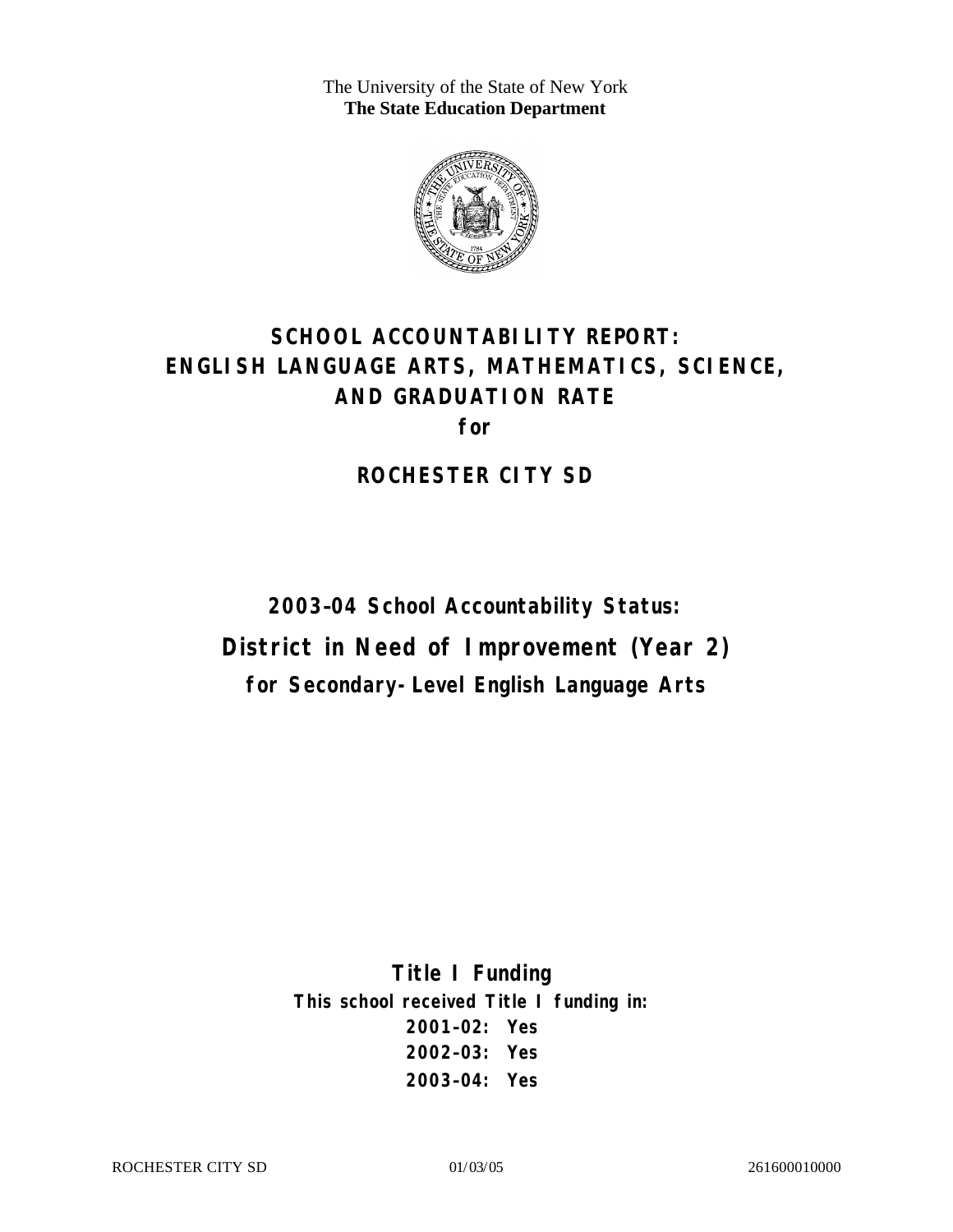### **District/School Accountability Status Categories**

The list below defines the district or school status categories under New York State's district and school accountability system, which is divided into a Federal Title I component and a State component. A district or school that does not receive Title I funding in a school year does not have a federal status in that year. Schools receiving Title I funds that are not in good standing must provide school choice for their students; those in need of improvement year 2 and beyond must also provide Supplemental Education Services to eligible students. Other consequences for districts and schools not in good standing can be found at: www.emsc.nysed.gov/deputy/nclb/accountability/siinfo.htm. To be removed from any improvement status, a district or school must make Adequate Yearly Progress (AYP) for two consecutive years, or in the case of a School Under Registration Review, achieve the performance targets established for the school by the Commissioner.

**District/School in Good Standing:** A district or school is considered to be in good standing if it has not been identified as a District or School in Need of Improvement, Requiring Corrective Action, Planning for Restructuring, or Requiring Academic Progress, or as a School Under Registration Review.

**District/School Requiring Academic Progress:** Under the State component of New York's accountability system, a district or school that did not make AYP in the same grade and subject for two consecutive years is considered a School Requiring Academic Progress (Year 1) the following year. In each succeeding year that the school fails to make AYP, the year designation is incremented by one.

**District/School in Need of Improvement (Year 1):** A district or school that has not made AYP for two consecutive years in the same grade or subject while receiving Title I funds is considered a District/School in Need of Improvement (Year 1) the following year.

**District/School in Need of Improvement (Year 2):** A District or School in Need of Improvement (Year 1) that does not make AYP in the grade or subject for which it was identified while receiving Title I funds is considered a District or School in Need of Improvement (Year 2) the following year.

**District/School Requiring Corrective Action:** A District or School in Need of Improvement (Year 2) that does not make AYP in the grade or subject for which it was identified while receiving Title I funds is considered a District or School Requiring Corrective Action the following year.

**District/School Planning for Restructuring:** A District or School Requiring Corrective Action that does not make AYP in the grade or subject for which it was identified while receiving Title I funds is considered a District or School Planning for Restructuring the following year.

**School Under Registration Review (SURR):** Schools that are farthest from the State standard and have been determined by the Commissioner to be most in need of improvement are Schools Under Registration Review. These schools must achieve performance targets specified by the Commissioner of Education in their area(s) of identification within a prescribed timeframe or risk having their registration revoked by the Board of Regents.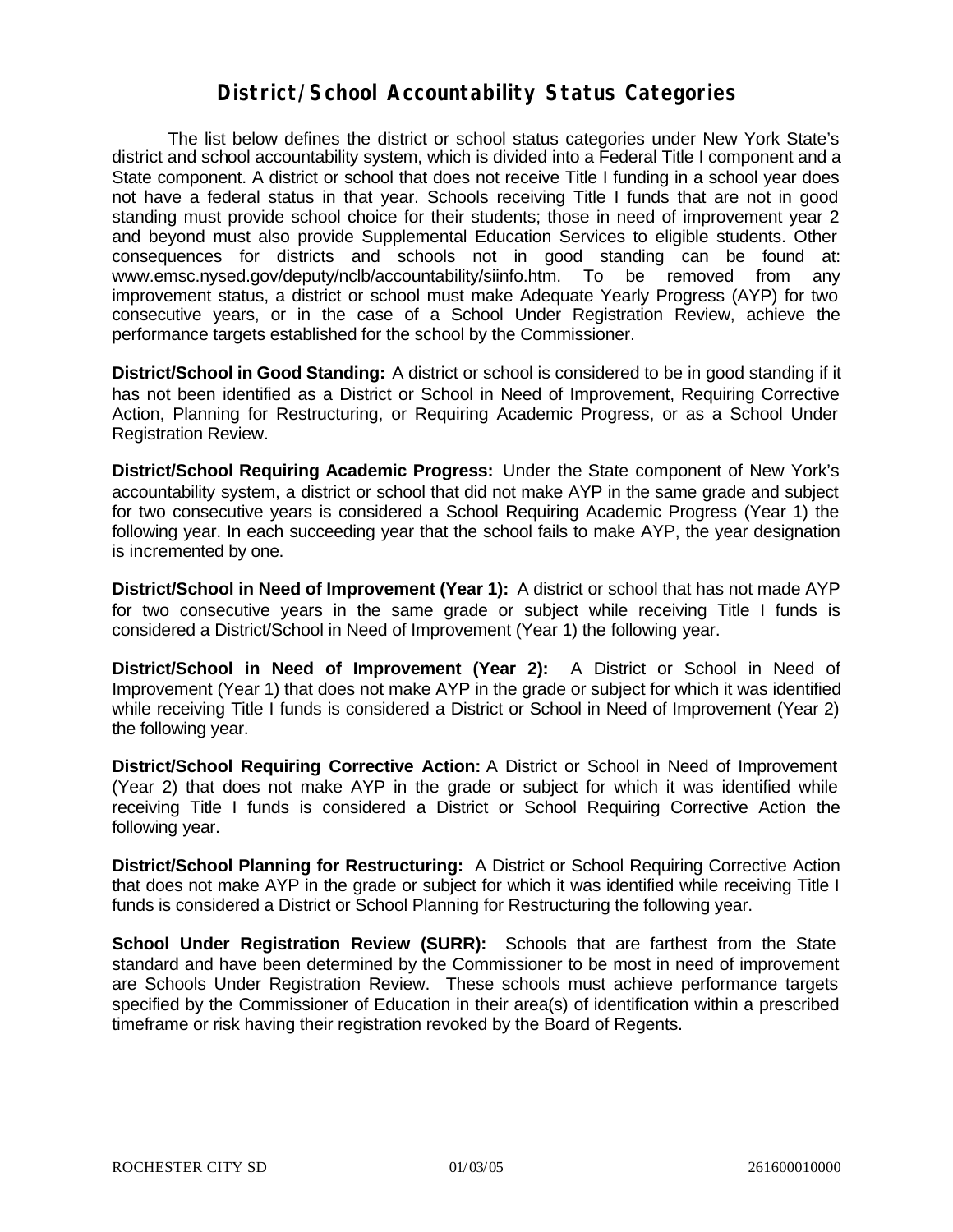## **Elementary-Level English Language Arts**

Definitions of terms, such as Performance Index and Effective Annual Measurable Objective (AMO), are in the glossary, which is the last page of this report.

#### **For a school to make Adequate Yearly Progress (AYP) in 2002–03, every accountability group must make AYP.**

**For an accountability group to make AYP in 2002–03, it must** 

- 1. meet the 95 percent participation requirement (*2002–03 Participation*), *and*
- 2. *either* meet its Effective AMO *or* make safe harbor (*2002–03 Performance* and *Standards*).

To meet the participation requirement, 95 percent of the grade 4 enrollment in each accountability group with 40 or more students must be tested. To meet the Effective AMO, the Performance Index for each group with 30 or more continuously enrolled students must equal or exceed the Effective AMO. To make safe harbor, the Performance Index of each of these groups must equal or exceed its ELA safe harbor target *and* the group must meet the elementary-level science qualification for safe harbor. (See the elementary-level science page of this report for further information on meeting the science qualification for safe harbor.)

*ELA Safe Harbor Targets:* The elementary-level 2002–03 ELA Safe Harbor Target is calculated by using the following equation: 2001–02 PI  $+ (200 -$  the 2001–02 PI)  $\times$  0.10. The 2003–04 ELA Safe Harbor Target is calculated by using the following equation:  $2002-03$  PI +  $(200 -$  the 2002–03 PI)  $\times$  0.10. The 2003–04 target is provided for groups whose PI was below the Effective AMO in 2002–03.

|                                   | 2002-03 Participation |                                    | 2002-03 Performance*                                    |                      |                  | 2002-03 Standards                   | Made                                                      | 2003-04                                |                                                   |
|-----------------------------------|-----------------------|------------------------------------|---------------------------------------------------------|----------------------|------------------|-------------------------------------|-----------------------------------------------------------|----------------------------------------|---------------------------------------------------|
| <b>Accountability Group</b>       | Grade 4<br>Enrollment | Percent of<br>Enrollment<br>Tested | Count of<br>Continuously<br>Enrolled<br><b>Students</b> | Performance<br>Index | Effective<br>AMO | <b>ELA Safe</b><br>Harbor<br>Target | Met the<br>Science<br>Qualification<br>for Safe<br>Harbor | <b>AYP</b> in<br>ELA in<br>$2002 - 03$ | <b>ELA Safe</b><br><b>Harbor</b><br><b>Target</b> |
| All Students                      | 3,031                 | 97%                                | 2,844                                                   | 130                  | 121              |                                     |                                                           | Yes                                    |                                                   |
| <b>Students with Disabilities</b> | 502                   | 94%                                | 459                                                     | 76                   | 118              | 118                                 | No                                                        | <b>No</b>                              | 88                                                |
| American Indian/Alaskan Native    | 6                     |                                    | 6                                                       |                      |                  |                                     |                                                           |                                        |                                                   |
| Black                             | 1,979                 | 99%                                | 1,896                                                   | 126                  | 120              |                                     |                                                           | <b>Yes</b>                             |                                                   |
| Hispanic                          | 603                   | 93%                                | 540                                                     | 128                  | 118              |                                     |                                                           | <b>No</b>                              |                                                   |
| Asian or Pacific Islander         | 57                    | 91%                                | 51                                                      | 163                  | 110              |                                     |                                                           | <b>No</b>                              |                                                   |
| White                             | 386                   | 97%                                | 351                                                     | 153                  | 117              |                                     |                                                           | Yes                                    |                                                   |
| Limited English Proficient        | 199                   | 77%                                | 143                                                     | 109                  | 114              | 77                                  | No                                                        | <b>No</b>                              | 118                                               |
| Econom ically Disadvantaged       | 2,607                 | 97%                                | 2,466                                                   | 126                  | 121              |                                     |                                                           | Yes                                    |                                                   |
| <b>Final AYP Determination</b>    |                       |                                    |                                                         |                      |                  |                                     |                                                           | <b>No</b>                              |                                                   |

\*For schools with fewer than 30 continuously enrolled tested students in 2002–03, data for 2001–02 and 2002–03 were combined to determine counts and PIs.

\*\*Groups with a "\*\*" are not required to meet the science qualification for safe harbor to make safe harbor in English and mathematics because fewer than 30 students in the group were administered the science test.

**State accountability status in elementary-level English language arts: District in Good Standing**

**Title I** accountability status in elementary-level **English** language arts: District in Good Standing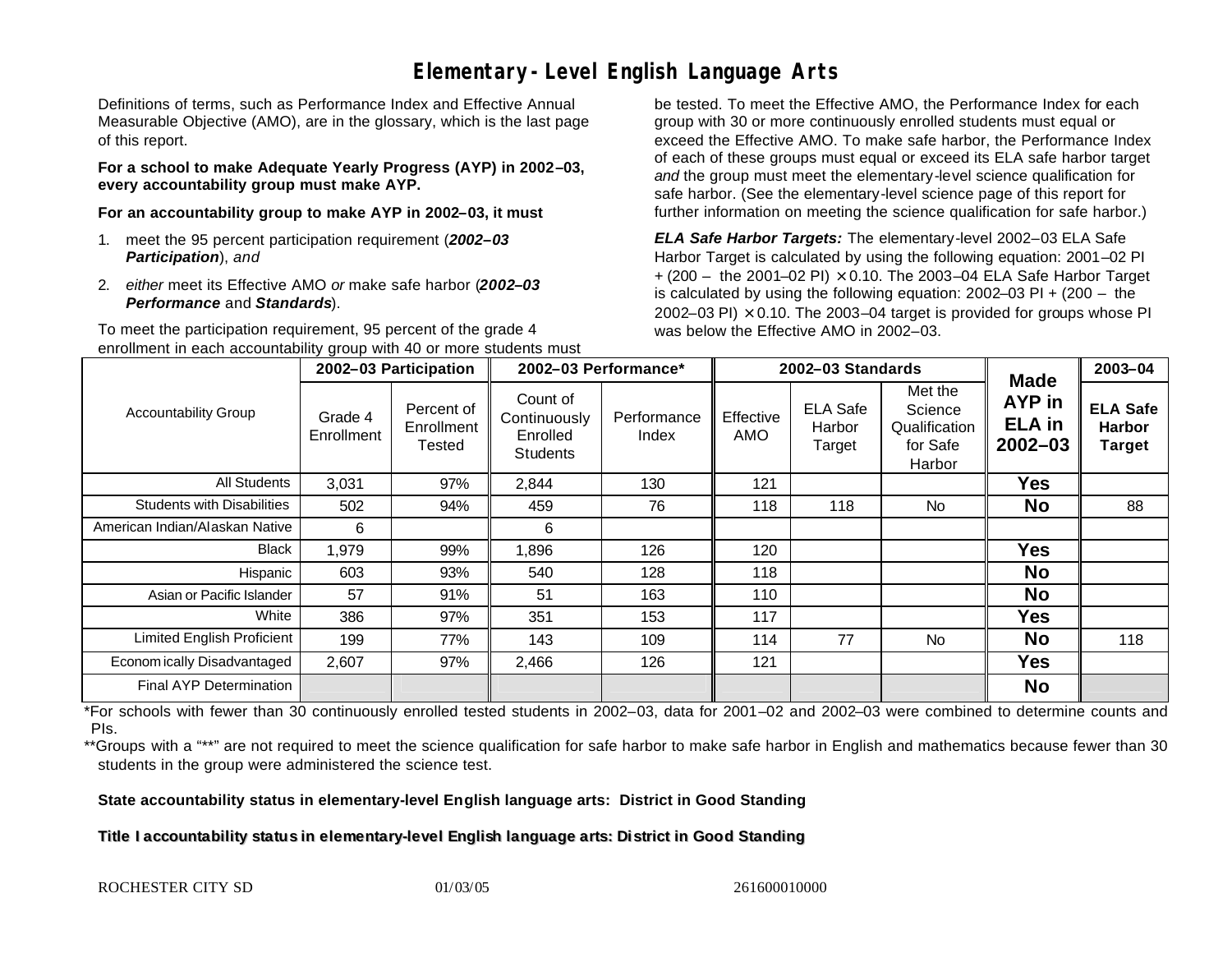### **Elementary-Level Mathematics**

Definitions of terms, such as Performance Index and Effective Annual Measurable Objective (AMO), are in the glossary, which is the last page of this report.

#### **For a school to make Adequate Yearly Progress (AYP) in 2002–03, every accountability group must make AYP.**

**For an accountability group to make AYP in 2002–03, it must** 

- 1. meet the 95 percent participation requirement (*2002–03 Participation*), *and*
- 2. *either* meet its Effective AMO *or* make safe harbor (*2002–03 Performance* and *Standards*).

To meet the participation requirement, 95 percent of the grade 4 enrollment in each accountability group with 40 or more students must be tested. To meet the Effective AMO, the Performance Index for each group with 30 or more continuously enrolled students must equal or exceed the Effective AMO. To make safe harbor, the Performance Index of each of these groups must equal or exceed its math safe harbor target *and* the group must meet the elementary -level science qualification for safe harbor. (See the elementary-level science page of this report for further information on meeting the science qualification for safe harbor.)

*Math Safe Harbor Targets:* The elementary -level 2002–03 Math Safe Harbor Target is calculated by using the following equation: 2001–02 PI  $+ (200 -$  the 2001–02 PI)  $\times$  0.10. The 2003–04 Math Safe Harbor Target is calculated by using the following equation: 2002–03 PI + (200 – the 2002–03 PI)  $\times$  0.10. The 2003–04 target is provided for groups whose PI was below the Effective AMO in 2002–03.

|                                   | 2002-03 Participation |                                    | 2002-03 Performance*                                    |                      |                  | 2002-03 Standards             | <b>Made</b>                                               | 2003-04                                 |                                                    |
|-----------------------------------|-----------------------|------------------------------------|---------------------------------------------------------|----------------------|------------------|-------------------------------|-----------------------------------------------------------|-----------------------------------------|----------------------------------------------------|
| <b>Accountability Group</b>       | Grade 4<br>Enrollment | Percent of<br>Enrollment<br>Tested | Count of<br>Continuously<br>Enrolled<br><b>Students</b> | Performance<br>Index | Effective<br>AMO | Math Safe<br>Harbor<br>Target | Met the<br>Science<br>Qualification<br>for Safe<br>Harbor | AYP in<br><b>Math in</b><br>$2002 - 03$ | <b>Math Safe</b><br><b>Harbor</b><br><b>Target</b> |
| All Students                      | 3,053                 | 99%                                | 2,900                                                   | 149                  | 134              |                               |                                                           | <b>Yes</b>                              |                                                    |
| <b>Students with Disabilities</b> | 516                   | 98%                                | 487                                                     | 115                  | 131              | 124                           | <b>No</b>                                                 | <b>No</b>                               | 124                                                |
| American Indian/Alaskan Native    | 6                     |                                    | 6                                                       |                      |                  |                               |                                                           |                                         |                                                    |
| <b>Black</b>                      | 1,989                 | 99%                                | 1,908                                                   | 143                  | 134              |                               |                                                           | <b>Yes</b>                              |                                                    |
| Hispanic                          | 613                   | 99%                                | 576                                                     | 150                  | 131              |                               |                                                           | <b>Yes</b>                              |                                                    |
| Asian or Pacific Islander         | 60                    | 97%                                | 55                                                      | 189                  | 123              |                               |                                                           | <b>Yes</b>                              |                                                    |
| White                             | 385                   | 98%                                | 355                                                     | 174                  | 130              |                               |                                                           | Yes                                     |                                                    |
| Limited English Proficient        | 210                   | 97%                                | 179                                                     | 124                  | 128              | 118                           | N <sub>o</sub>                                            | <b>No</b>                               | 132                                                |
| Economically Disadvantaged        | 2,634                 | 99%                                | 2,515                                                   | 146                  | 134              |                               |                                                           | <b>Yes</b>                              |                                                    |
| Final AYP Determination           |                       |                                    |                                                         |                      |                  |                               |                                                           | <b>No</b>                               |                                                    |

\*For schools with fewer than 30 continuously enrolled tested students in 2002–03, data for 2001–02 and 2002–03 were combined to determine counts and PIs. \*\*Groups with a "\*\*" are not required to meet the science qualification for safe harbor to make safe harbor in English and mathematics because fewer than 30 students in the group were administered the science test.

**State accountability status in elementary-level mathematics: District in Good Standing**

**Title I** accountability status in elementary-level mathematics: District in Good Standing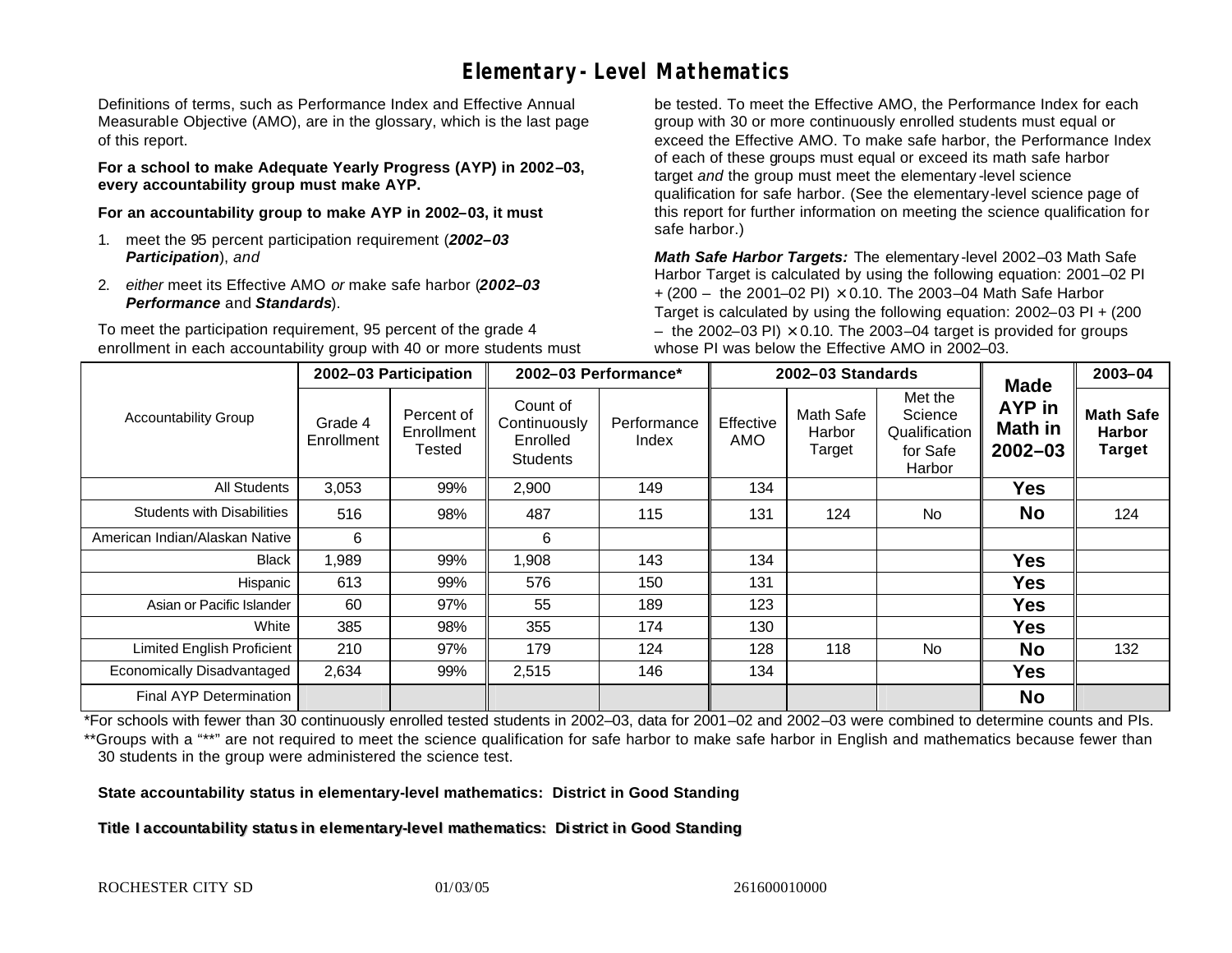### **Elementary-Level Science**

Definitions of terms, such as Progress Target and Adequate Yearly Progress (AYP), are in the glossary, which is the last page of this report.

*Made AYP in Science in 2002–03:* For a school to make AYP in science, the Percent At or Above SDL for the "All Students" group must equal or exceed the State Science Standard or the Science Progress Target.

**State Designated Level (SDL):** The score that students taking the elementary-level science test must equal or exceed on the written portion of the test to meet the State Science Standard.

*Qualification for Safe Harbor in Elementary-Level ELA and Math:* For an accountability group to be considered Qualified for Safe Harbor in Elementary-Level ELA and Math, the Percent At or Above SDL must equal or exceed the State Science Standard or the Science Progress Target in elementary-level science for that group. Groups with fewer than 30 students tested in elementary-level science are not subject to this qualification criterion.

*Science Progress Targets:* The elementary-level 2002–03 Science Progress Target is calculated by adding one point to the 2001–02 Percent At or Above SDL. The 2003–04 Science Progress Target is calculated by multiplying the 2002–03 Percent At or Above SDL by two and then adding one point. The 2003–04 target is provided for groups whose Percent At or Above SDL was below the State Science Standard in 2002–03.

|                                   |                                                         | 2002-03 Performance*       |                              | 2002-03 Standards             |                                             | $2002 - 03$                                                             | 2003-04                       |
|-----------------------------------|---------------------------------------------------------|----------------------------|------------------------------|-------------------------------|---------------------------------------------|-------------------------------------------------------------------------|-------------------------------|
| <b>Accountability Group</b>       | Count of<br>Continuously<br>Enrolled<br><b>Students</b> | Percent At or<br>Above SDL | State<br>Science<br>Standard | Science<br>Progress<br>Target | <b>Made AYP</b><br>in Science<br>in 2002-03 | Qualified for<br>Safe Harbor in<br>Elementary-<br>Level ELA and<br>Math | Science<br>Progress<br>Target |
| All Students                      | 2,872                                                   | 51                         | 40                           |                               | <b>Yes</b>                                  | Yes                                                                     |                               |
| <b>Students with Disabilities</b> | 471                                                     | 36                         | 40                           | 40                            |                                             | No.                                                                     | 73                            |
| American Indian/Alaskan Native    | 6                                                       |                            |                              |                               |                                             |                                                                         |                               |
| <b>Black</b>                      | 1,892                                                   | 48                         | 40                           |                               |                                             | Yes                                                                     |                               |
| Hispanic                          | 567                                                     | 46                         | 40                           |                               |                                             | Yes                                                                     |                               |
| Asian or Pacific Islander         | 54                                                      | 76                         | 40                           |                               |                                             | <b>Yes</b>                                                              |                               |
| White                             | 353                                                     | 71                         | 40                           |                               |                                             | Yes                                                                     |                               |
| Limited English Proficient        | 180                                                     | 21                         | 40                           | 37                            |                                             | <b>No</b>                                                               | 43                            |
| Economically Disadvantaged        | 2,484                                                   | 49                         | 40                           |                               |                                             | Yes                                                                     |                               |
| <b>Final AYP Determination</b>    |                                                         |                            |                              |                               | <b>Yes</b>                                  |                                                                         |                               |

\*For schools with fewer than 30 continuously enrolled students in 2002–03, data for 2001–02 and 2002–03 were combined to determine counts and percents at or above SDL.

#### **State accountability status in elementary-level science: District in Good Standing**

#### **Tiitlle II accountabiilliity statusiin ellementary-llevell sciience:: Diistriict iin Good Standiing**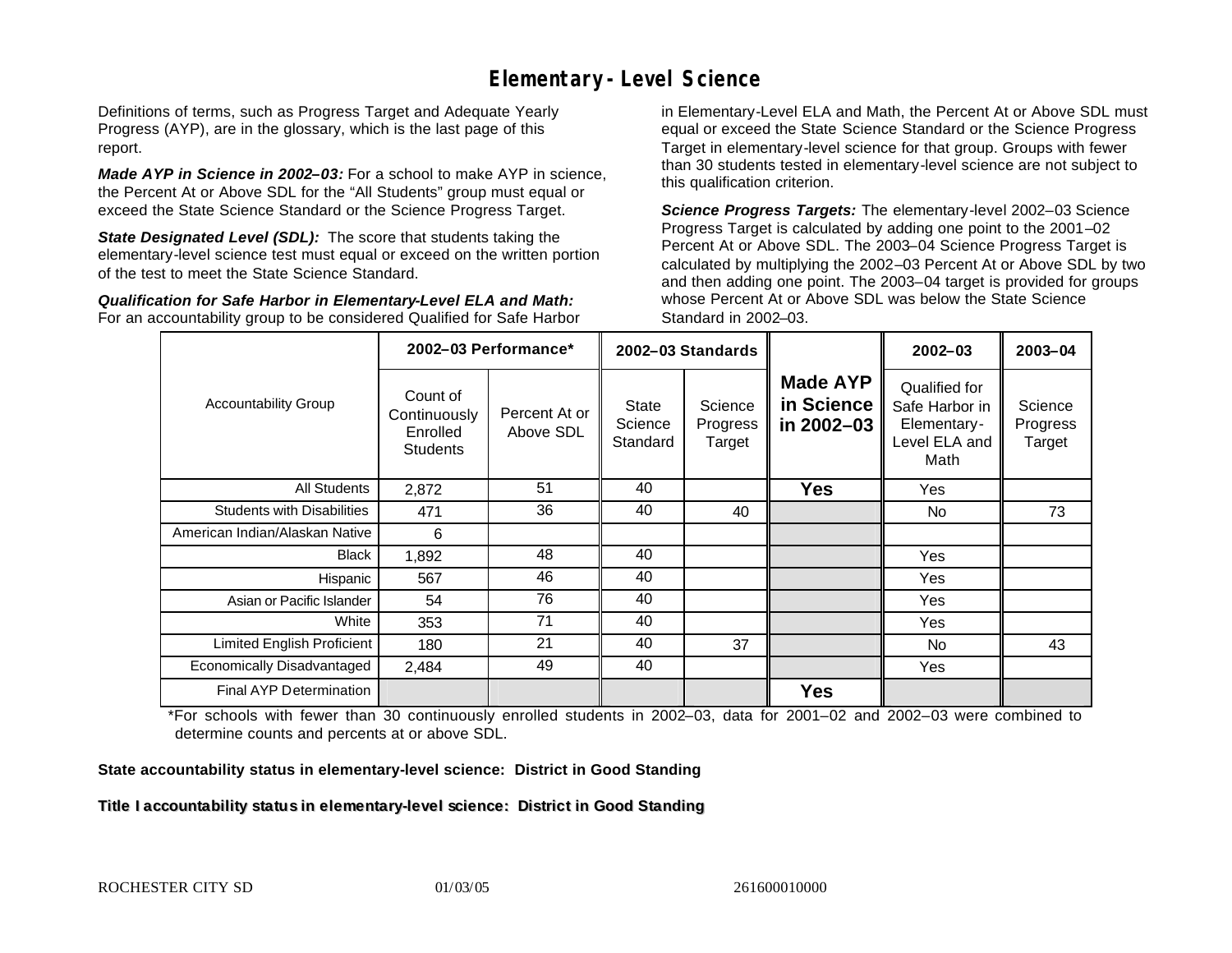### **Middle-Level English Language Arts**

Definitions of terms, such as Performance Index and Effective Annual Measurable Objective (AMO), are in the glossary, which is the last page of this report.

#### **For a school to make Adequate Yearly Progress (AYP) in 2002–03, every accountability group must make AYP.**

**For an accountability group to make AYP in 2002–03, it must** 

- 1. meet the 95 percent participation requirement (*2002–03 Participation*), *and*
- 2. *either* meet its Effective AMO *or* make safe harbor (*2002–03 Performance* and *Standards*).

To meet the participation requirement, 95 percent of the grade 8 enrollment in each accountability group with 40 or more students must be tested. To meet the Effective AMO, the Performance Index for each group with 30 or more continuously enrolled students must equal or exceed the Effective AMO. To make safe harbor, the Performance Index of each of these groups must equal or exceed its ELA safe harbor target *and* the group must meet the middle-level science qualification for safe harbor. (See the middle-level science page of this report for further information on meeting the science qualification for safe harbor.)

*ELA Safe Harbor Targets:* The middle-level *2002–03* ELA Safe Harbor Target is calculated by using the following equation: 2001–02 PI + (200 – the 2001–02 PI)  $\times$  0.10. The 2003–04 ELA Safe Harbor Target is calculated by using the following equation:  $2002-03$  PI +  $(200 -$  the 2002–03 PI)  $\times$  0.10. The 2003–04 target is provided for groups whose PI was below the Effective AMO in 2002–03.

|                                   | 2002-03 Participation |                                    | 2002-03 Performance*                                    |                      |                  | 2002-03 Standards                   | <b>Made</b>                                               | 2003-04                                |                                                   |
|-----------------------------------|-----------------------|------------------------------------|---------------------------------------------------------|----------------------|------------------|-------------------------------------|-----------------------------------------------------------|----------------------------------------|---------------------------------------------------|
| <b>Accountability Group</b>       | Grade 8<br>Enrollment | Percent of<br>Enrollment<br>Tested | Count of<br>Continuously<br>Enrolled<br><b>Students</b> | Performance<br>Index | Effective<br>AMO | <b>ELA Safe</b><br>Harbor<br>Target | Met the<br>Science<br>Qualification<br>for Safe<br>Harbor | AYP in<br><b>ELA</b> in<br>$2002 - 03$ | <b>ELA Safe</b><br><b>Harbor</b><br><b>Target</b> |
| All Students                      | 2,712                 | 93%                                | 2,420                                                   | 97                   | 105              | 105                                 | Yes                                                       | <b>No</b>                              | 107                                               |
| <b>Students with Disabilities</b> | 567                   | 90%                                | 481                                                     | 41                   | 102              | 93                                  | Yes                                                       | <b>No</b>                              | 57                                                |
| American Indian/Alaskan Native    | 9                     |                                    | 9                                                       |                      |                  |                                     |                                                           |                                        |                                                   |
| Black                             | 1,779                 | 94%                                | 1,611                                                   | 92                   | 104              | 104                                 | Yes                                                       | <b>No</b>                              | 103                                               |
| Hispanic                          | 521                   | 90%                                | 449                                                     | 92                   | 102              | 102                                 | Yes                                                       | <b>No</b>                              | 103                                               |
| Asian or Pacific Islander         | 46                    | 98%                                | 42                                                      | 140                  | 92               |                                     |                                                           | <b>Yes</b>                             |                                                   |
| White                             | 357                   | 92%                                | 309                                                     | 125                  | 101              |                                     |                                                           | <b>No</b>                              |                                                   |
| <b>Limited English Proficient</b> | 172                   | 85%                                | 139                                                     | 75                   | 98               | 49                                  | No                                                        | <b>No</b>                              | 88                                                |
| Economically Disadvantaged        | 2,361                 | 94%                                | 2,125                                                   | 96                   | 105              | 105                                 | Yes                                                       | <b>No</b>                              | 106                                               |
| <b>Final AYP Determination</b>    |                       |                                    |                                                         |                      |                  |                                     |                                                           | <b>No</b>                              |                                                   |

\*For schools with fewer than 30 continuously enrolled tested students in 2002–03, data for 2001–02 and 2002–03 were combined to determine counts and PIs.

\*\*Groups with a "\*\*" are not required to meet the science qualification for safe harbor to make safe harbor in English and mathematics because fewer than 30 students in the group were administered the science test.

**State accountability status in middle-level English language arts: District in Good Standing**

**Title I** accountability status in middle-level English language arts: District in Good Standing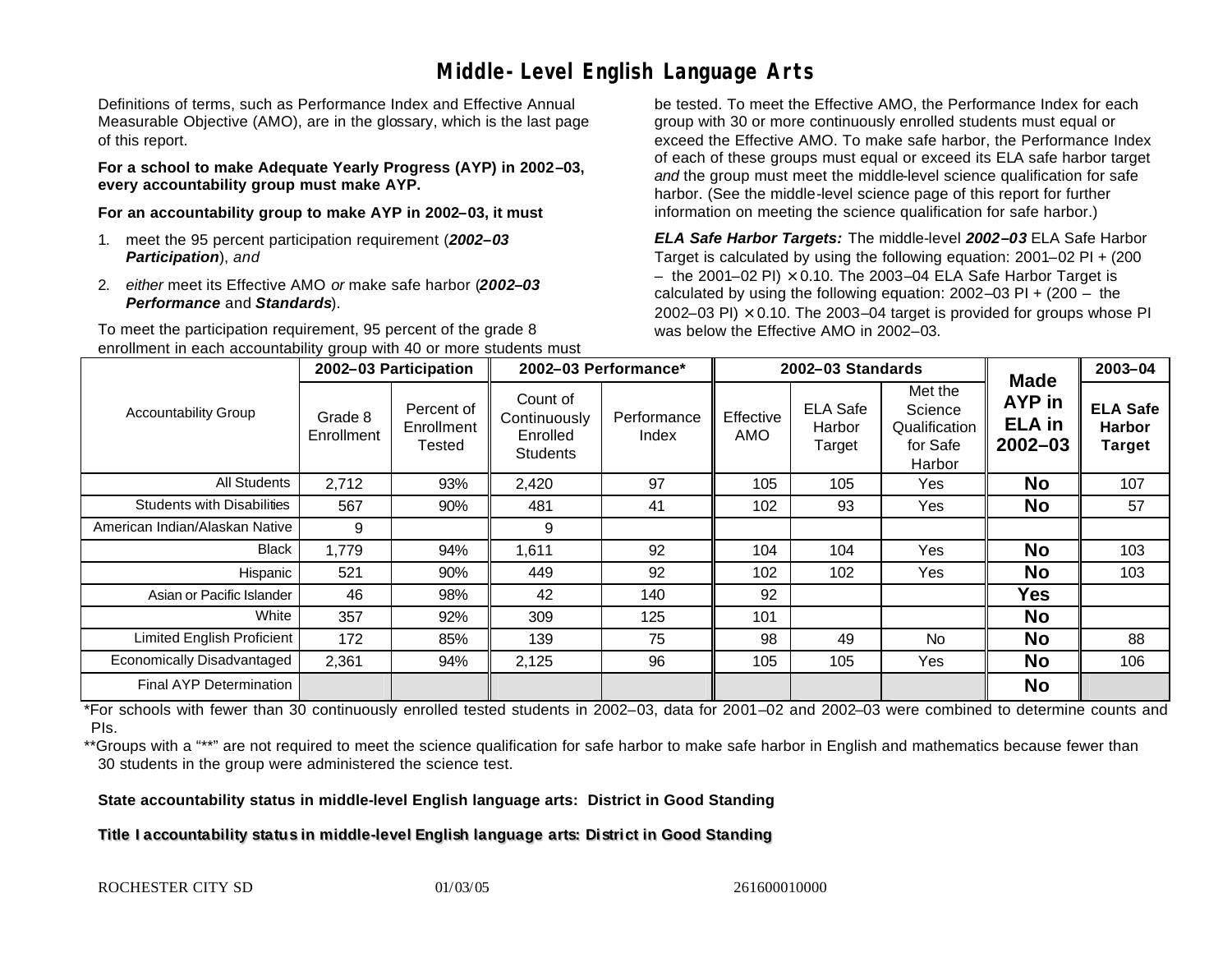### **Middle-Level Mathematics**

Definitions of terms, such as Performance Index and Effective Annual Measurable Objective (AMO), are in the glossary, which is the last page of this report.

**For a school to make Adequate Yearly Progress (AYP) in 2002–03, every accountability group must make AYP.**

**For an accountability group to make AYP in 2002–03, it must** 

- 1. meet the 95 percent participation requirement (*2002–03 Participation*), *and*
- 2. *either* meet its Effective AMO *or* make safe harbor (*2002–03 Performance* and *Standards*).

To meet the participation requirement, 95 percent of the grade 8 enrollment in each accountability group with 40 or more students must be tested. To meet the Effective AMO, the Performance Index for each group with 30 or more continuously enrolled students must equal or exceed the Effective AMO. To make safe harbor, the Performance Index of each of these groups must equal or exceed its math safe harbor target *and* the group must meet the middle-level science qualification for safe harbor. (See the middle-level science page of this report for further information on meeting the science qualification for safe harbor.)

*Math Safe Harbor Targets:* The middle-level 2002–03 Math Safe Harbor Target is calculated by using the following equation: 2001–02 PI + (200 – the 2001–02 PI)  $\times$  0.10. The 2003–04 Math Safe Harbor Target is calculated by using the following equation: 2002–03 PI + (200 – the 2002–03 PI)  $\times$  0.10. The 2003–04 target is provided for groups whose PI was below the Effective AMO in 2002–03.

|                                   | 2002-03 Participation |                                    | 2002-03 Performance*                                    |                      |                  | 2002-03 Standards             | <b>Made</b>                                               | 2003-04                                 |                                                    |
|-----------------------------------|-----------------------|------------------------------------|---------------------------------------------------------|----------------------|------------------|-------------------------------|-----------------------------------------------------------|-----------------------------------------|----------------------------------------------------|
| <b>Accountability Group</b>       | Grade 8<br>Enrollment | Percent of<br>Enrollment<br>Tested | Count of<br>Continuously<br>Enrolled<br><b>Students</b> | Performance<br>Index | Effective<br>AMO | Math Safe<br>Harbor<br>Target | Met the<br>Science<br>Qualification<br>for Safe<br>Harbor | AYP in<br><b>Math in</b><br>$2002 - 03$ | <b>Math Safe</b><br><b>Harbor</b><br><b>Target</b> |
| All Students                      | 2,721                 | 89%                                | 2,319                                                   | 62                   | 79               | 75                            | Yes                                                       | <b>No</b>                               | 76                                                 |
| <b>Students with Disabilities</b> | 568                   | 88%                                | 470                                                     | 33                   | 76               | 58                            | Yes                                                       | <b>No</b>                               | 50                                                 |
| American Indian/Alaskan Native    | 9                     |                                    |                                                         |                      |                  |                               |                                                           |                                         |                                                    |
| <b>Black</b>                      | 1,786                 | 90%                                | 1,542                                                   | 56                   | 78               | 65                            | Yes                                                       | <b>No</b>                               | 70                                                 |
| Hispanic                          | 523                   | 90%                                | 444                                                     | 56                   | 76               | 73                            | Yes                                                       | <b>No</b>                               | 70                                                 |
| Asian or Pacific Islander         | 46                    | 83%                                | 36                                                      | 117                  | 65               |                               |                                                           | No                                      |                                                    |
| White                             | 357                   | 86%                                | 290                                                     | 96                   | 75               |                               |                                                           | <b>No</b>                               |                                                    |
| <b>Limited English Proficient</b> | 176                   | 93%                                | 151                                                     | 28                   | 73               | 67                            | No.                                                       | <b>No</b>                               | 45                                                 |
| Economically Disadvantaged        | 2,383                 | 89%                                | 2,028                                                   | 60                   | 79               | 68                            | Yes                                                       | <b>No</b>                               | 74                                                 |
| Final AYP Determination           |                       |                                    |                                                         |                      |                  |                               |                                                           | <b>No</b>                               |                                                    |

\*For schools with fewer than 30 continuously enrolled tested students in 2002–03, data for 2001–02 and 2002–03 were combined to determine counts and PIs.

\*\*Groups with a "\*\*" are not required to meet the science qualification for safe harbor to make safe harbor in English and mathematics because fewer than 30 students in the group were administered the science test.

**State accountability status in middle-level mathematics: District in Good Standing**

**Title I** accountability status in middle-level mathematics: District in Good Standing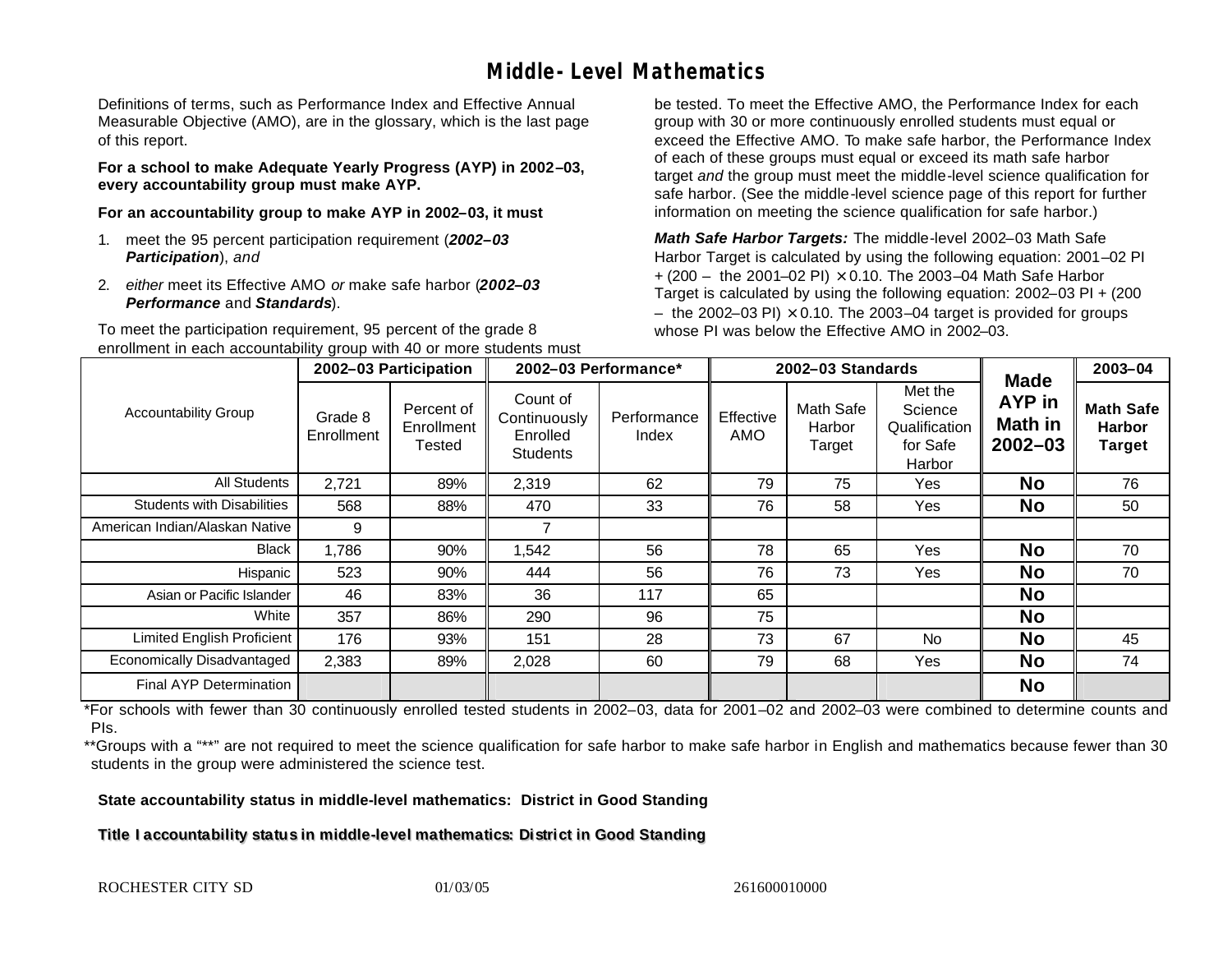### **Middle-Level Science**

Definitions of terms, such as Progress Target and Adequate Yearly Progress (AYP), are in the glossary, which is the last page of this report.

*Made AYP in Science in 2002–03:* For a school to make AYP in science, the Performance Index (PI) for the "All Students" group must equal or exceed the State Science Standard or the Science Progress Target.

*Qualification for Safe Harbor in Middle-Level ELA and Math:* For an accountability group to be considered Qualified for Safe Harbor in

Middle-Level ELA and Math, the PI must equal or exceed the State Science Standard or the Science Progress Target in middle-level science for that group. Groups with fewer than 30 students tested in middle-level science are not subject to this qualification criterion.

*Science Progress Targets:* The middle-level 2002–03 Science Progress Target is calculated by adding one point to the 2001–02 PI. The 2003–04 Science Progress Target is calculated by adding one point to the 2002–03 PI. The 2003–04 target is provided for groups whose PI was below the State Science Standard in 2002–03.

|                                   | 2002-03 Performance*                                    |                      |                              | 2002-03 Standards             |                                             | $2002 - 03$                                                            | 2003-04                       |
|-----------------------------------|---------------------------------------------------------|----------------------|------------------------------|-------------------------------|---------------------------------------------|------------------------------------------------------------------------|-------------------------------|
| <b>Accountability Group</b>       | Count of<br>Continuously<br>Enrolled<br><b>Students</b> | Performance<br>Index | State<br>Science<br>Standard | Science<br>Progress<br>Target | <b>Made AYP</b><br>in Science<br>in 2002-03 | Qualified<br>for Safe<br>Harbor in<br>Middle-<br>Level ELA<br>and Math | Science<br>Progress<br>Target |
| All Students                      | 2,035                                                   | 134                  | 100                          |                               | <b>Yes</b>                                  | Yes.                                                                   |                               |
| <b>Students with Disabilities</b> | 354                                                     | 103                  | 100                          |                               |                                             | Yes                                                                    |                               |
| American Indian/Alaskan Native    | 7                                                       |                      |                              |                               |                                             |                                                                        |                               |
| <b>Black</b>                      | 1,362                                                   | 128                  | 100                          |                               |                                             | Yes                                                                    |                               |
| Hispanic                          | 361                                                     | 132                  | 100                          |                               |                                             | Yes                                                                    |                               |
| Asian or Pacific Islander         | 40                                                      | 155                  | 100                          |                               |                                             | Yes                                                                    |                               |
| White                             | 265                                                     | 162                  | 100                          |                               |                                             | Yes                                                                    |                               |
| Limited English Proficient        | 111                                                     | 95                   | 100                          | 100                           |                                             | <b>No</b>                                                              | 96                            |
| Economically Disadvantaged        | 1,787                                                   | 132                  | 100                          |                               |                                             | Yes                                                                    |                               |
| <b>Final AYP Determination</b>    |                                                         |                      |                              |                               | <b>Yes</b>                                  |                                                                        |                               |

\*For schools with fewer than 30 continuously enrolled students in 2002–03, data for 2001–02 and 2002–03 were combined to determine counts and PIs.

**State accountability status in middle-level science: District in Good Standing**

**Title I** accountability status in middle-level science: District in Good Standing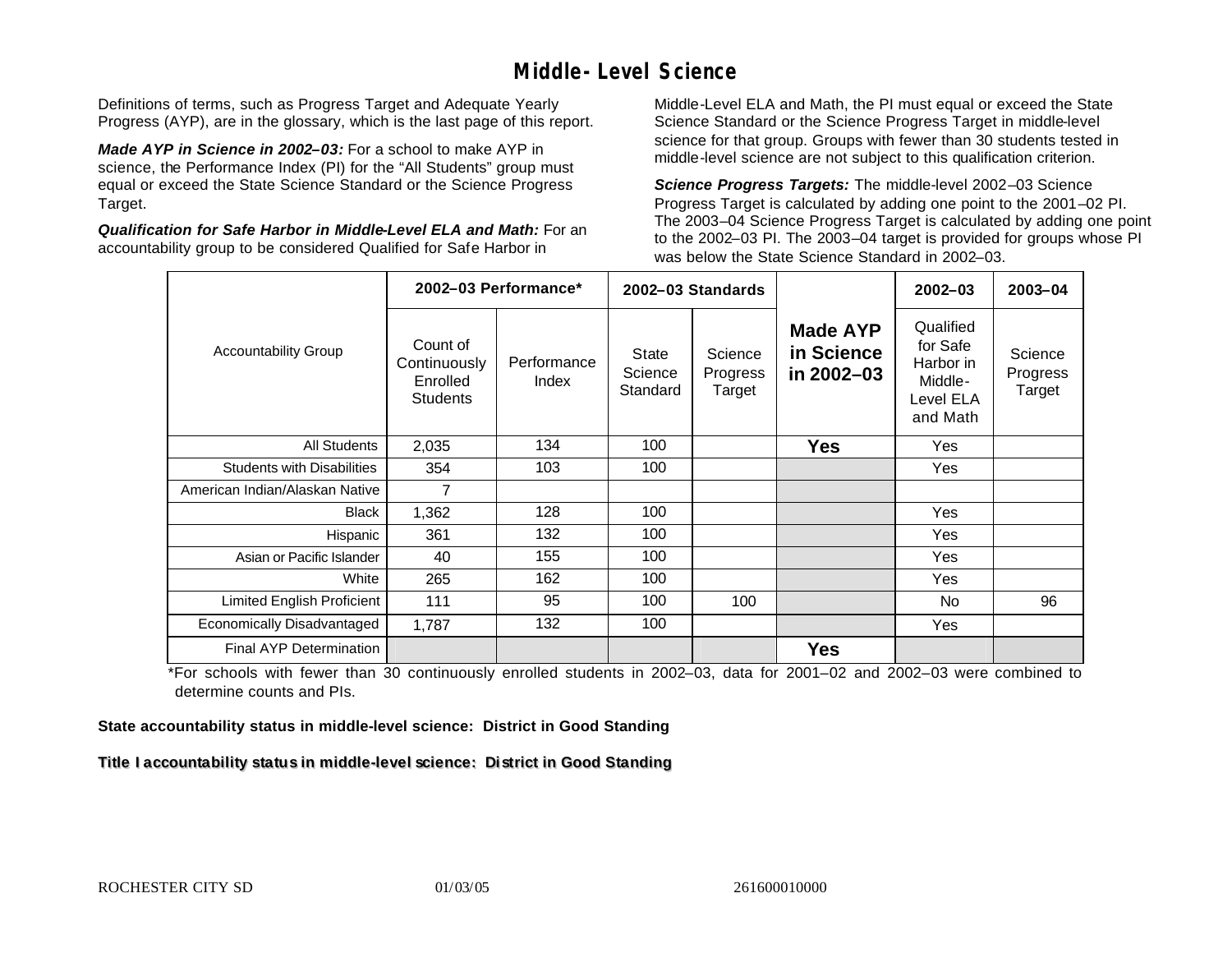## **Secondary-Level English Language Arts**

Definitions of terms, such as Performance Index and Effective Annual Measurable Objective (AMO), are in the glossary, which is the last page of this report.

#### **For a school to make Adequate Yearly Progress (AYP) in 2002–03, every accountability group must make AYP.**

**For an accountability group to make AYP in 2002–03,** it must meet its Effective AMO *or* make safe harbor (*2002–03 Performance* and *Standards*). To meet the Effective AMO, the Performance Index for each group with 30 or more cohort members must equal or exceed the Effective AMO. To make safe harbor, the Performance Index of each of these groups must equal or exceed its ELA safe harbor target *and* the group must meet the graduation-rate qualification for safe harbor. (See the graduation-rate page of this report for further information on meeting the graduation-rate qualification for safe harbor.)

*ELA Safe Harbor Targets:* The secondary-level 2002–03 ELA Safe Harbor Target is calculated by using the following equation: 2001–02 PI  $+$  (200 – the 2001–02 PI)  $\times$  0.10. The 2003–04 ELA Safe Harbor Target is calculated by using the following equation: 2002–03 PI + (200 – the 2002–03 PI)  $\times$  0.10. The 2003–04 target is provided for groups whose PI was below the Effective AMO in 2002–03.

|                                   | 2002-03 Performance*                                        |                                          | 2002-03 Standards | <b>Made</b>                         | 2003-04                                                               |                                        |                                     |
|-----------------------------------|-------------------------------------------------------------|------------------------------------------|-------------------|-------------------------------------|-----------------------------------------------------------------------|----------------------------------------|-------------------------------------|
| <b>Accountability Group</b>       | Count of 1999<br>Accountability<br>Cohort<br><b>Members</b> | Effective<br>Performance<br>AMO<br>Index |                   | <b>ELA Safe</b><br>Harbor<br>Target | Met the<br><b>Graduation-Rate</b><br>Qualification for<br>Safe Harbor | AYP in<br><b>ELA</b> in<br>$2002 - 03$ | <b>ELA Safe</b><br>Harbor<br>Target |
| All Students                      | 1.414                                                       | 117                                      | 139               | 133                                 | No.                                                                   | <b>No</b>                              | 125                                 |
| <b>Students with Disabilities</b> | 208                                                         | 35                                       | 134               | 60                                  | No.                                                                   | <b>No</b>                              | 52                                  |
| American Indian/Alaskan Native    | 5                                                           |                                          |                   |                                     |                                                                       |                                        |                                     |
| <b>Black</b>                      | 863                                                         | 114                                      | 138               | 128                                 | No.                                                                   | <b>No</b>                              | 123                                 |
| Hispanic                          | 262                                                         | 98                                       | 135               | 121                                 | No.                                                                   | <b>No</b>                              | 108                                 |
| Asian or Pacific Islander         | 41                                                          | 129                                      | 127               |                                     | Yes                                                                   | <b>Yes</b>                             |                                     |
| White                             | 243                                                         | 146                                      | 135               |                                     | Yes                                                                   | <b>Yes</b>                             |                                     |
| Limited English Proficient        | 84                                                          | 70                                       | 131               | 115                                 | No.                                                                   | <b>No</b>                              | 83                                  |
| Economically Disadvantaged        | 511                                                         | 112                                      | 137               | 126                                 | <b>Yes</b>                                                            | <b>No</b>                              | 121                                 |
| <b>Final AYP Determination</b>    |                                                             |                                          |                   |                                     |                                                                       | <b>No</b>                              |                                     |

\*For schools with fewer than thirty 1999 accountability cohort members, 1998 and 1999 cohort data were combined to determine counts and PIs.

\*\*Groups with a "\*\*" are not required to meet the graduation-rate qualification for safe harbor, because fewer than 30 members in the 1998 graduation-rate cohort were in those groups.

**State accountability status in secondary-level English language arts: District Requiring Academic Progress Year 2**

Title I accountability status in secondary-level English language arts: District In Need of Improvement Year 2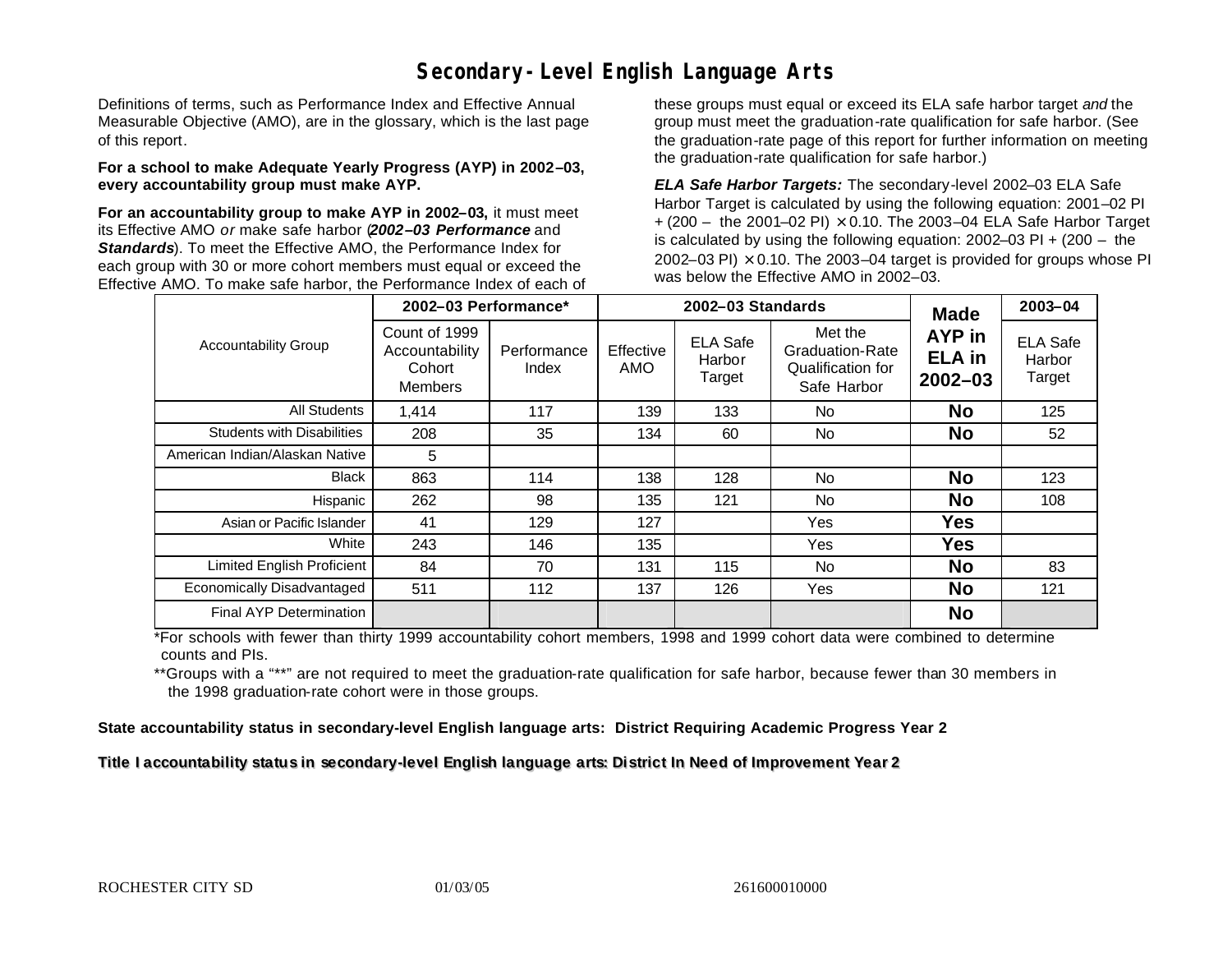### **Secondary-Level Mathematics**

Definitions of terms, such as Performance Index and Effective Annual Measurable Objective (AMO), are in the glossary, which is the last page of this report.

#### **For a school to make Adequate Yearly Progress (AYP) in 2002–03, every accountability group must make AYP.**

**For an accountability group to make AYP in 2002–03,** it must meet its Effective AMO *or* make safe harbor (*2002–03 Performance* and *Standards*). To meet the Effective AMO, the Performance Index for each group with 30 or more cohort members must equal or exceed the Effective AMO. To make safe harbor, the Performance Index of each of these groups must equal or exceed its math safe harbor target *and* the group must meet the graduation-rate qualification for safe harbor. (See the graduation-rate page of this report for further information on meeting the graduation-rate qualification for safe harbor.)

*Math Safe Harbor Targets:* The secondary-level 2002–03 Math Safe Harbor Target is calculated by using the following equation: 2001–02 PI + (200 – the 2001–02 PI)  $\times$  0.10. The 2003–04 Math Safe Harbor Target is calculated by using the following equation: 2002–03 PI + (200 – the 2002–03 PI)  $\times$  0.10. The 2003–04 target is provided for groups whose PI was below the Effective AMO in 2002–03.

|                                   | 2002-03 Performance*                                 |                                                                                  | 2002-03 Standards | <b>Made</b>                                                           | 2003-04                          |                                      |     |
|-----------------------------------|------------------------------------------------------|----------------------------------------------------------------------------------|-------------------|-----------------------------------------------------------------------|----------------------------------|--------------------------------------|-----|
| <b>Accountability Group</b>       | Count of 1999<br>Accountability<br>Cohort<br>Members | <b>Math Safe</b><br>Effective<br>Performance<br>Harbor<br>AMO<br>Index<br>Target |                   | Met the<br><b>Graduation-Rate</b><br>Qualification for<br>Safe Harbor | AYP in<br>Math in<br>$2002 - 03$ | <b>Math Safe</b><br>Harbor<br>Target |     |
| All Students                      | 1,414                                                | 119                                                                              | 129               | 129                                                                   | No.                              | <b>No</b>                            | 127 |
| <b>Students with Disabilities</b> | 208                                                  | 46                                                                               | 124               | 72                                                                    | No.                              | <b>No</b>                            | 61  |
| American Indian/Alaskan Native    | 5                                                    |                                                                                  |                   |                                                                       |                                  |                                      |     |
| <b>Black</b>                      | 863                                                  | 115                                                                              | 128               | 128                                                                   | No                               | <b>No</b>                            | 124 |
| Hispanic                          | 262                                                  | 98                                                                               | 125               | 125                                                                   | No.                              | <b>No</b>                            | 108 |
| Asian or Pacific Islander         | 41                                                   | 156                                                                              | 117               |                                                                       | Yes                              | <b>Yes</b>                           |     |
| White                             | 243                                                  | 149                                                                              | 125               |                                                                       | <b>Yes</b>                       | Yes                                  |     |
| <b>Limited English Proficient</b> | 84                                                   | 60                                                                               | 121               | 20                                                                    | No.                              | Yes                                  | 74  |
| Economically Disadvantaged        | 511                                                  | 109                                                                              | 127               | 127                                                                   | Yes                              | <b>No</b>                            | 118 |
| <b>Final AYP Determination</b>    |                                                      |                                                                                  |                   |                                                                       |                                  | <b>No</b>                            |     |

\*For schools with fewer than thirty 1999 accountability cohort members, 1998 and 1999 cohort data were combined to determine counts and PIs.

\*\*Groups with a "\*\*" are not required to meet the graduation-rate qualification for safe harbor, because fewer than 30 members in the 1998 graduation-rate cohort were in those groups.

**State accountability status in secondary-level mathematics: District Requiring Academic Progress Year 1**

 **Title I** accountability status in secondary-level mathematics: District In Need of Improvement Year 1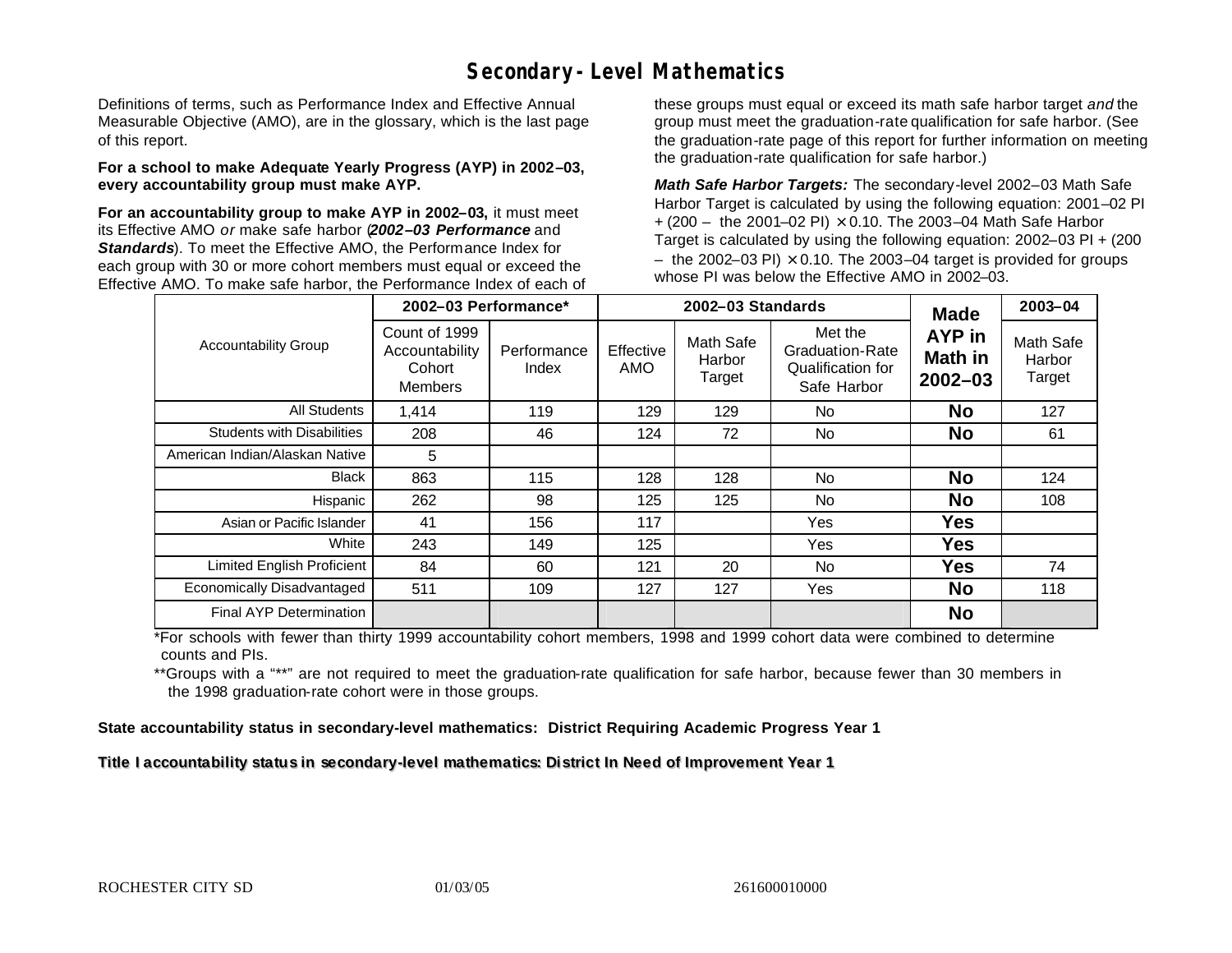## **Graduation Rate**

Definitions of terms, such as Progress Target and Adequate Yearly Progress (AYP), are in the glossary, which is the last page of this report.

*Made AYP in Graduation Rate in 2002–03:* For a school to make AYP in graduation rate, the Percent Earning a Local Diploma by August 31, 2002 for the "All Students" group must equal or exceed the Graduation-Rate Standard or the Graduation-Rate Progress Target.

*Qualification for Safe Harbor in Secondary-Level ELA and Math:* For an accountability group to be considered Qualified for Safe Harbor in Secondary-Level ELA and Math, the Percent Earning a Local Diploma

by August 31, 2002 must equal or exceed the Graduation-Rate Standard or the Graduation-Rate Progress Target for that group.

*Graduation-Rate Progress Targets:* The 2002–03 Graduation-Rate Progress Target is calculated by adding one point to the Percent Earning a Local Diploma by June 30, 2002. The 2003–04 Graduation-Rate Target is calculated by adding one point to the Percent Earning a Local Diploma by August 31, 2002. This target is provided for each group whose Percent Earning a Local Diploma by August 31, 2002 is below the Graduation-Rate Standard in 2002–03. Groups with fewer than 30 cohort members are not subject to this criterion.

|                                   |                                                                  | 2002-03 Performance                                      |                                 | 2002-03 Standards                         | <b>Made AYP</b>                                                 | $2002 - 03$                                                               | 2003-04                                   |
|-----------------------------------|------------------------------------------------------------------|----------------------------------------------------------|---------------------------------|-------------------------------------------|-----------------------------------------------------------------|---------------------------------------------------------------------------|-------------------------------------------|
| Accountability Group              | Count of<br>1998<br>Graduation-<br>Rate Cohort<br><b>Members</b> | Percent Earning a<br>Local Diploma by<br>August 31, 2002 | Graduation-<br>Rate<br>Standard | Graduation-<br>Rate<br>Progress<br>Target | <u>in</u><br><b>Graduation</b><br><b>Rate in</b><br>$2002 - 03$ | Qualified<br>for Safe<br>Harbor in<br>Secondary-<br>Level ELA<br>and Math | Graduation-<br>Rate<br>Progress<br>Target |
| All Students                      | 1,542                                                            | 51                                                       | 55                              | 55                                        | <b>No</b>                                                       | No.                                                                       | 52                                        |
| <b>Students with Disabilities</b> | 216                                                              | 18                                                       | 55                              | 33                                        |                                                                 | No.                                                                       | 19                                        |
| American Indian/Alaskan Native    | 5                                                                |                                                          |                                 |                                           |                                                                 |                                                                           |                                           |
| Black                             | 960                                                              | 49                                                       | 55                              | 52                                        |                                                                 | N <sub>o</sub>                                                            | 50                                        |
| Hispanic                          | 238                                                              | 45                                                       | 55                              | 49                                        |                                                                 | No.                                                                       | 46                                        |
| Asian or Pacific Islander         | 45                                                               | 58                                                       | 55                              |                                           |                                                                 | Yes                                                                       |                                           |
| White                             | 294                                                              | 63                                                       | 55                              |                                           |                                                                 | Yes                                                                       |                                           |
| Limited English Proficient        | 61                                                               | 43                                                       | 55                              | 55                                        |                                                                 | <b>No</b>                                                                 | 44                                        |
| Economically Disadvantaged        | 379                                                              | 64                                                       | 55                              |                                           |                                                                 | Yes                                                                       |                                           |
| <b>Final AYP Determination</b>    |                                                                  |                                                          |                                 |                                           | Yes                                                             |                                                                           |                                           |

#### **State accountability status for graduation rate: District in Good Standing**

**Title I** accountability status for graduation rate: District in Good Standing